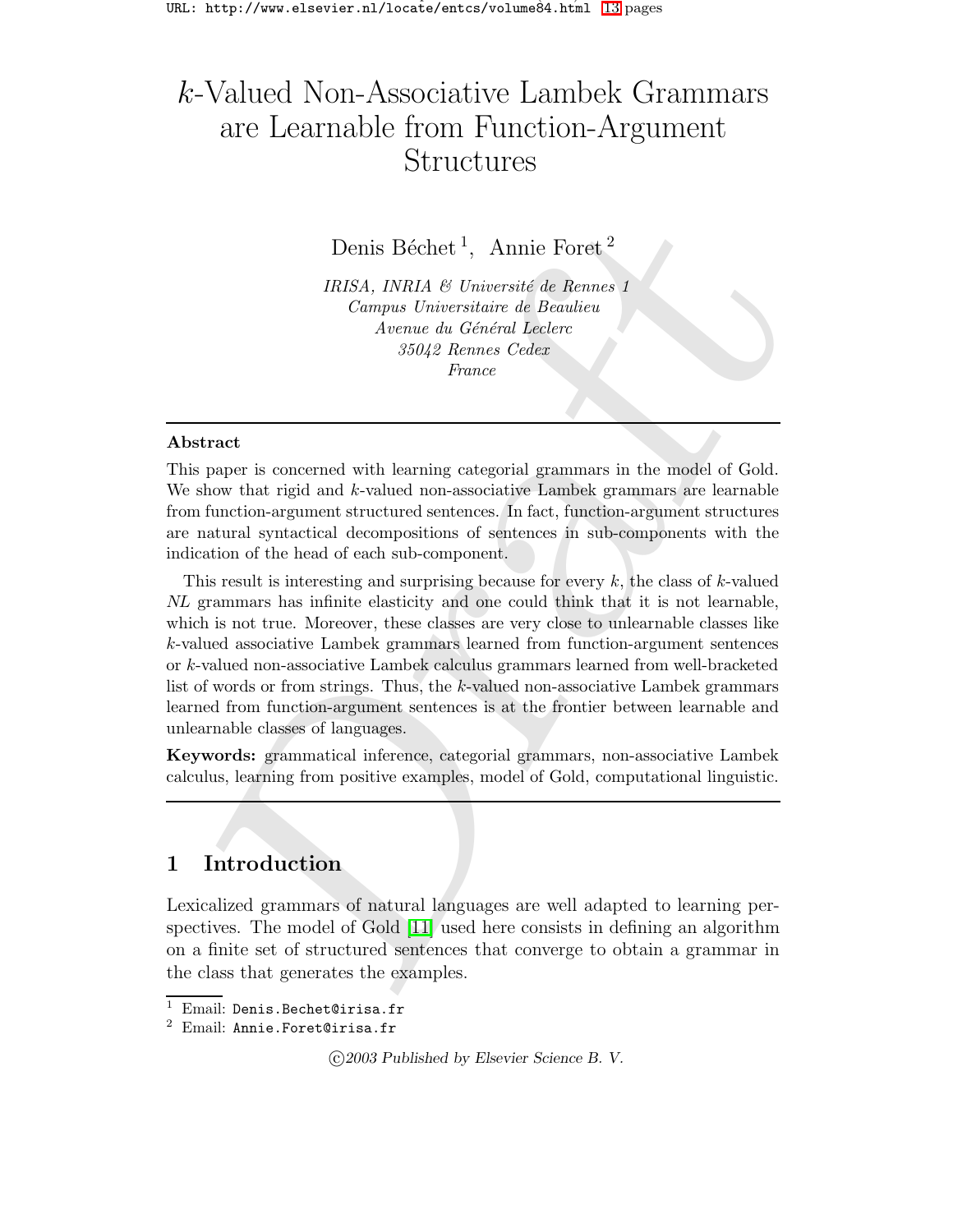Let  $\mathcal{G}$  be a class of grammars that we wish to learn from positive examples. Let  $\mathcal{L}(G)$  denote the language associated with a grammar G. A learning algorithm is a function  $\phi$  from finite sets of (structured) strings to  $\mathcal{G}$ , such that for any  $G \in \mathcal{G}$  and  $\langle e_i \rangle_{i \in \mathbb{N}}$  any enumeration of  $\mathcal{L}(G)$ , there exist a grammar  $G' \in \mathcal{G}$  such that  $\mathcal{L}(G') = \mathcal{L}(G)$  and  $n_0 \in \mathbb{N}$  such that  $\forall n >$  $n_0 \phi(\{e_0, \ldots, e_n\}) = G'.$ 

After pessimistic unlearnability results in [\[11\]](#page-12-0), learnability of non trivial classes has been proved in [\[2](#page-11-0)[,19\]](#page-12-1). Recent works [\[12](#page-12-2)[,18\]](#page-12-3) following [\[6\]](#page-11-1) have answered the problem for different sub-classes of classical categorial grammars (the whole class of classical categorial grammars and the whole class of (non) associative Lambek grammars are equivalent to context free grammars and thus is not learnable in Gold's model).

red the problem for different sub-classes of classical categorial grammars<br>red the problem for different sub-classes of classical categorial grammars<br>as whole class of dassical categorial grammars and the whole class of s In fact, the learnable or unlearnable problem for a class of grammars depends both of the informations that the input structures carry and the model that defines the language associated to a given grammar. The input informations can be just a string, the list of words of the input sentence. It can be a tree that describes the sub-components with or without the indication of the head of each sub-component. More complex input informations give natural deduction structure or semantics informations. For k-valued categorial grammars<sup>3</sup>, classical categorial grammars [3], noted  $AB$  grammars, are learnable from strings, the simplest form of informations[12]. Associative Lambek categorial grammars  $[14]$ , noted L grammars, are learnable from natural deduction structures [4] but not from strings and sub-component trees [9,10].

Non-associative Lambek categorial grammars [15], noted NL grammars, lie between classical categorial grammars and associative Lambek grammars since for the same categorial grammar G, the associated language  $\mathcal{L}_{NL}(G)$ includes the corresponding classical categorial language  $\mathcal{L}_{AB}(G)$  but is a subset of the associative Lambek language from the same lexicon,  $\mathcal{L}_L(G)$ . Thus, the learnability problem for this class is interesting.

Usually, to prove that a class of language is learnable in Gold's model, we prove that the class has finite elasticity [22,17]. However, we show here that this does not hold for k-valued non-associative Lambek categorial grammars. However, we can bypass this difficulty. In fact, this class is learnable as it is shown in the paper.

The paper is organized as follows. Section 2 gives some background knowledge on three main aspects: non-associative Lambek categorial grammars; learning in Gold's model; learning non-associative Lambek categorial grammars from function-argument structures. Section 3 presents the proof that the class of rigid (and thus k-valued) non-associative Lambek categorial grammars have infinite elasticity and thus is not easily learnable in Gold's model. Section 4 shows our main result by building a learning algorithm and by proving

<span id="page-1-0"></span> $3\,$  A k-valued lexicalized grammar is a lexicalized grammar where each word has at most k entries and for a categorial grammar, at most k types.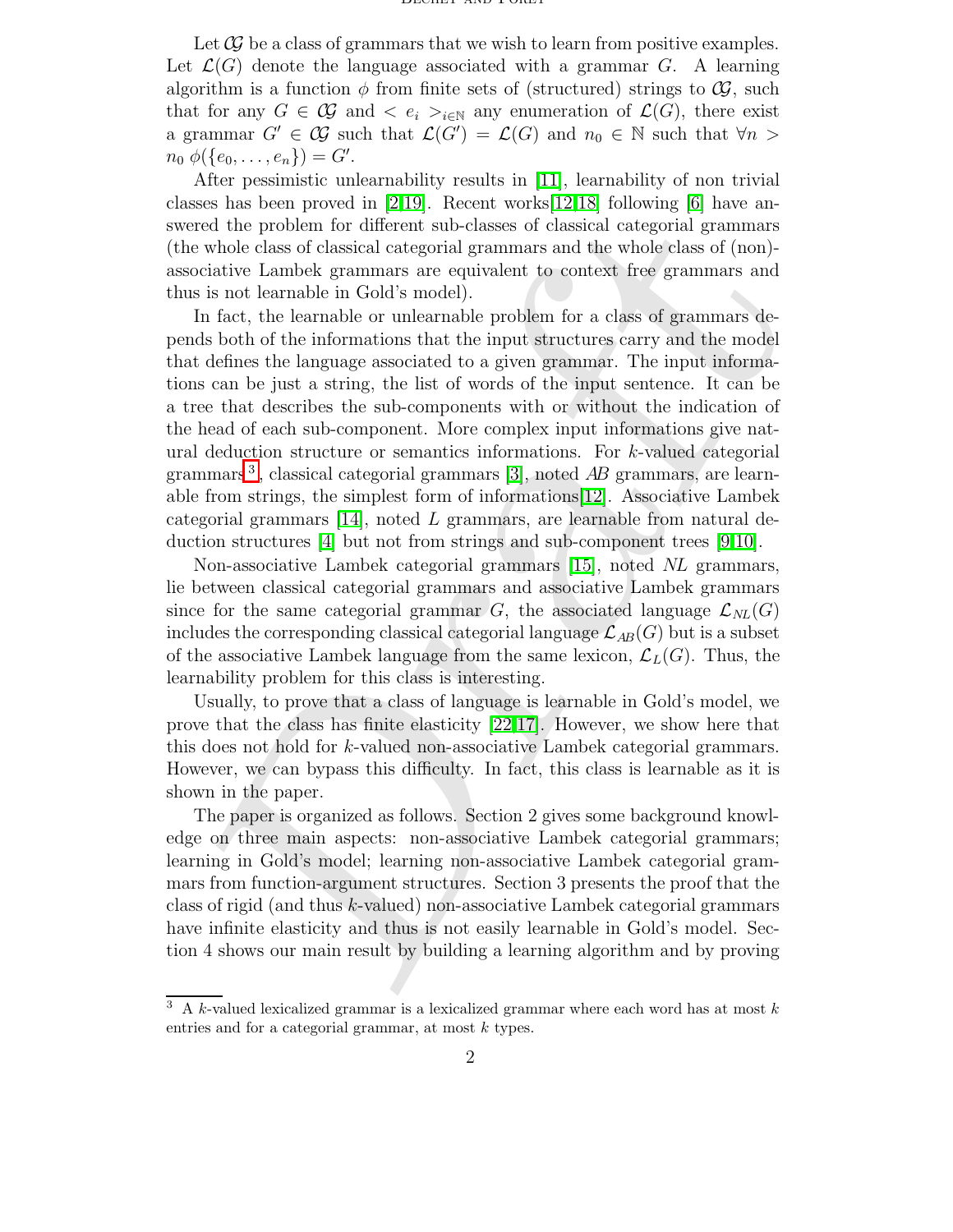that it learns in k-valued non-associative Lambek categorial grammars from function-argument structures in Gold's model. Section 4 concludes.

# 2 Background

#### 2.1 Categorial Grammars

The reader not familiar with Lambek Calculus and its non-associative version will find nice presentation in the first articles written by Lambek [14,15] or more recently in  $[13,1,5,16,7,8]$ . We use in the paper non-associative Lambek calculus without empty sequence and without product.

**Types.** The types  $T_p$ , or formulas, are generated from a set of *primitive types*  $Pr$ , or atomic formulas, by two binary connectives  $4 \sqrt{\ }$  (over) and  $\sqrt[4]{\ }$  (under):

$$
Tp ::= Pr \mid Tp \backslash Tp \mid Tp/Tp
$$

# Rigid and k-valued categorial grammars.

- A *categorial grammar* is a structure  $G = (\Sigma, I, S)$  where:
	- $\cdot$   $\Sigma$  is a finite alphabet (the words in the sentences);
	- $\cdot$   $I : \Sigma \mapsto \mathcal{P}^f(T)$  is a function that maps a set of types to each element of  $\Sigma$  (the possible categories of each word);
	- $\cdot S \in Pr$  is the main type associated to correct sentences.
- if  $X \in I(a)$ , we say that G associates X to a and we write  $G : a \mapsto X$ .
- a k-valued categorial grammar is a categorial grammar where, for every word  $a \in \Sigma$ ,  $I(a)$  has at most k elements.
- a *rigid categorial grammar* is a 1-valued categorial grammars

#### 2.2 Non-associative Lambek Calculus NL

#### 2.2.1 NL derivation  $\vdash_{NL}$

[f](#page-2-0)ind nice presen[t](#page-12-4)ation in the first articles written by Lambek [14,15] or erecent<br>with [13,15],5,16, No use in the paper non-associative Lambek endows without camply sequence and without product.<br>See, The *types Tp*, or f As a logical system, we use Gentzen-style sequent presentation. A sequent  $\Gamma \vdash A$  is composed of a binary tree of formulas  $\Gamma$  (the set of tree is noted  $\mathcal{T}_{T_p}$ ) which is the antecedent configuration and a succedent formula A. A context  $\Gamma[i\cdot]$  is a binary tree of formulas with a hole. For X, a formula or a binary tree of formulas,  $\Gamma[X]$  is the binary tree obtained from  $\Gamma[\cdot]$  by filling the hole with X. A sequent is valid in NL and is noted  $\Gamma \vdash_{NL} A$  iff  $\Gamma \vdash A$  can be deduced from the following rules:

$$
\frac{\Gamma \vdash A \quad \Delta[A] \vdash B}{\Gamma \vdash A/B} / R \qquad \frac{(A, \Gamma) \vdash B}{\Gamma \vdash A \setminus B} \setminus R
$$
\n
$$
\frac{\Gamma \vdash A \quad \Delta[A] \vdash B}{\Delta[\Gamma] \vdash B} \text{Cut} \quad \frac{\Gamma \vdash A \quad \Delta[B] \vdash C}{\Delta[(B/A, \Gamma)] \vdash C} / L \quad \frac{\Gamma \vdash A \quad \Delta[B] \vdash C}{\Delta[(\Gamma, A \setminus B)] \vdash C} \setminus L
$$

<span id="page-2-0"></span><sup>4</sup> product connective is not used in the paper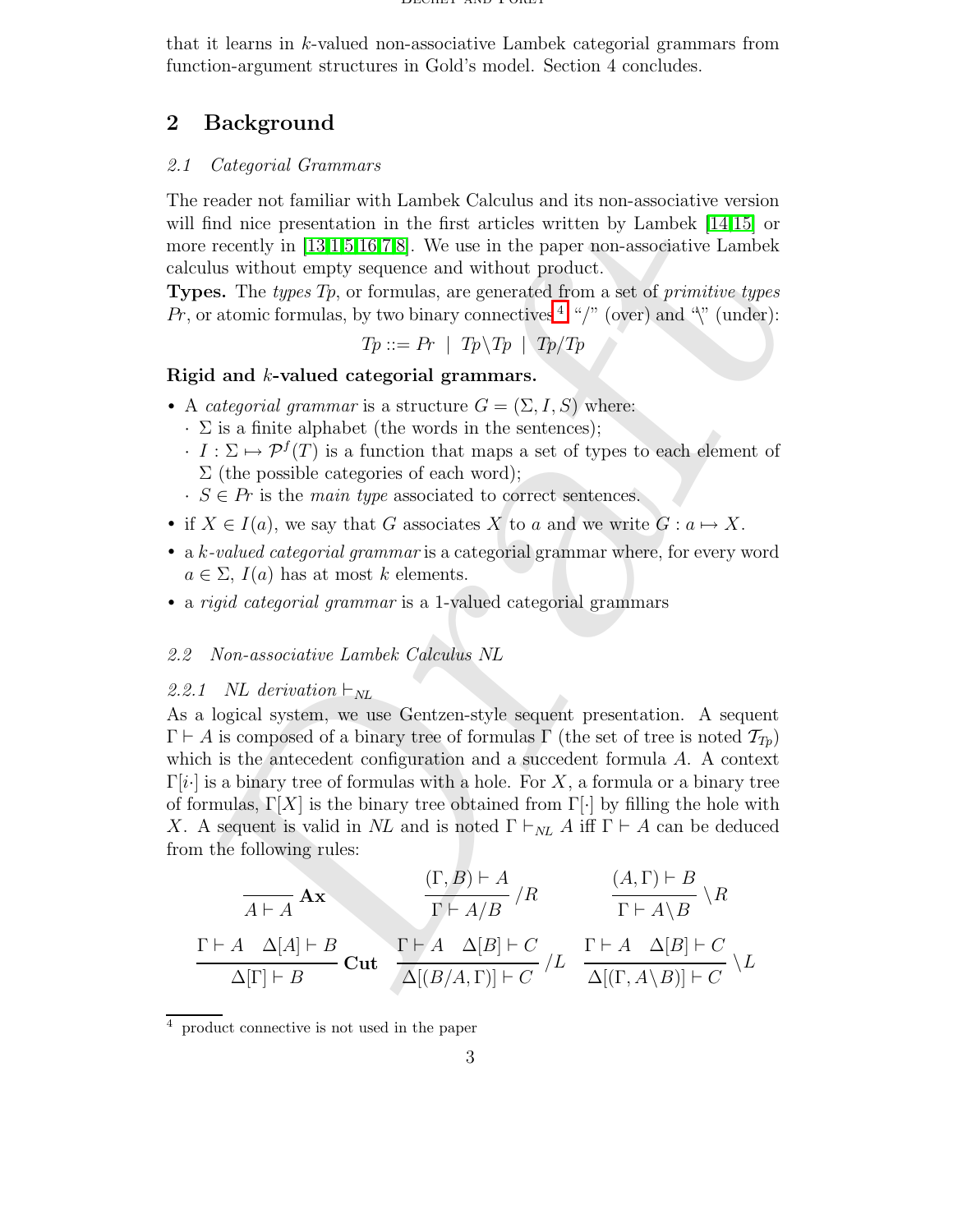**Cut elimination.** We recall that cut rule can be eliminated in  $\vdash_{NL}$ : every derivable sequent has a cut-free derivation.

#### 2.2.2 NL languages

**Yield.** If T is a tree where the leaves are elements of a set  $\mathcal{E}$ ,  $yield_{\mathcal{E}}(T) \in \mathcal{E}^+$ is the list of leaves of T. This notation will be used for well-bracketed list of words yield<sub> $\Sigma$ </sub>, for binary trees of formulas yield<sub>Tp</sub> and also for FA structures (see below).

**Language.** Let  $G = (\Sigma, I, S)$  be a categorial grammar over  $\Sigma$ .

• G generates a well-bracketed list of words  $T \in \mathcal{T}_{\Sigma}$  (in NL model) iff it exists  $\Gamma$  a binary tree of types,  $c_1, \ldots, c_n \in \Sigma$  and  $A_1, \ldots, A_n \in T_p$  such that:

$$
\begin{cases}\nG: c_i \mapsto A_i \ (1 \leq i \leq n) \\
\Gamma = T[c_1 \to A_1, \dots, c_n \to A_n] \\
\Gamma \vdash_{NL} S\n\end{cases}
$$

where  $T[c_1 \rightarrow A_1, \ldots, c_n \rightarrow A_n]$  means the binary tree obtained from T by substituting the left to right occurrences of  $c_1, \ldots, c_n$  by  $A_1, \ldots, A_n$ .

- G generates a string  $c_1 \cdots c_n \in \Sigma^+$  iff it exists  $T \in \mathcal{T}_{\Sigma}$  such that  $yield_{\Sigma}(T) =$  $c_1 \cdots c_n$  and G generates T.
- The language of well-bracketed lists of words corresponding to  $G$ , written  $\mathcal{L}^{\mathcal{T}_{\Sigma}}_{N l}$  $\frac{d_{\Sigma}}{d_{NL}}(G)$ , is the set of well-bracketed lists of words generated by G.
- The language of strings corresponding to G, written  $\mathcal{L}_{NL}^{\Sigma^{+}}(G)$ , is the set of strings generated by G.

Example 2.1 Let  $\Sigma_1 = \{John, Mary, likes\}$  and let  $Pr_1 = \{S, N\}$ . We define:  $\sqrt{ }$ 

$$
G_1 = \begin{cases} John \rightarrow N \\ Mary \rightarrow N \\ likes \rightarrow N \setminus (S/N) \end{cases}
$$

 $G_1$  is a rigid (or 1-valued) grammar. We can prove that  $((N, N\langle S/N\rangle), N) \vdash_{NL}$ S. Thus, we get:

John likes Mary 
$$
\in \mathcal{L}_{NL}^{\Sigma^+}(G_1)
$$

$$
((John\,\,likes)\,\,Mary) \in \mathcal{L}_{NL}^{\mathcal{T}_{\Sigma}}(G_1)
$$

### 2.3 Learning and Elasticity

#### 2.3.1 Learning algorithm

 $\label{eq:2.1} \begin{array}{ll} \text{square} & \text{Let } G = (\Sigma, I, S) \text{ be a categorical grammar over } \Sigma, \\ \text{$g$ generates $a$ well-bracket, of words $d$ is given} & \text{$g$ is the number of type, $c_1, \ldots, c_n \in \Sigma$ and $A_1, \ldots, A_n \in Ip$ such that: } \\ \text{$a$ binary tree of types, $c_1, \ldots, c_n \in \Sigma$ and $A_1, \ldots, A_n \in Ip$ such that: } \\ \begin{cases} G: c_i \mapsto A_i \ (1 \leq i \leq n) \\ \Gamma = T[c_1 \rightarrow A_1, \ldots, c_n \rightarrow A_n]$ For a class  $\mathcal{G}$  of grammars, we write  $\mathcal{L}(G)$  the language that is generated by  $G \in \mathcal{G}$  and  $\mathcal{CL} = \{ \mathcal{L}(G) \mid G \in \mathcal{G} \}$  the class of generated languages. A learning algorithm  $\phi$  on  $\mathcal{G}$  is an algorithm that takes as input a finite set of (structured) sentences and returned a grammar of  $\mathcal{G}$ .  $\phi$  learns  $\mathcal{G}$  in Gold's model iff for any enumeration  $\langle e_i \rangle_{i \in \mathbb{N}}$  of a language  $\mathcal{L}(G)$  where  $G \in \mathcal{G},$ there exists  $n_0 \in \mathbb{N}$  and a grammar  $G' \in \mathcal{G}$  such that  $\mathcal{L}(G') = \mathcal{L}(G)$  and  $\forall n \geq n_0, \phi(\{e_0, \ldots, e_i\}) = G'.$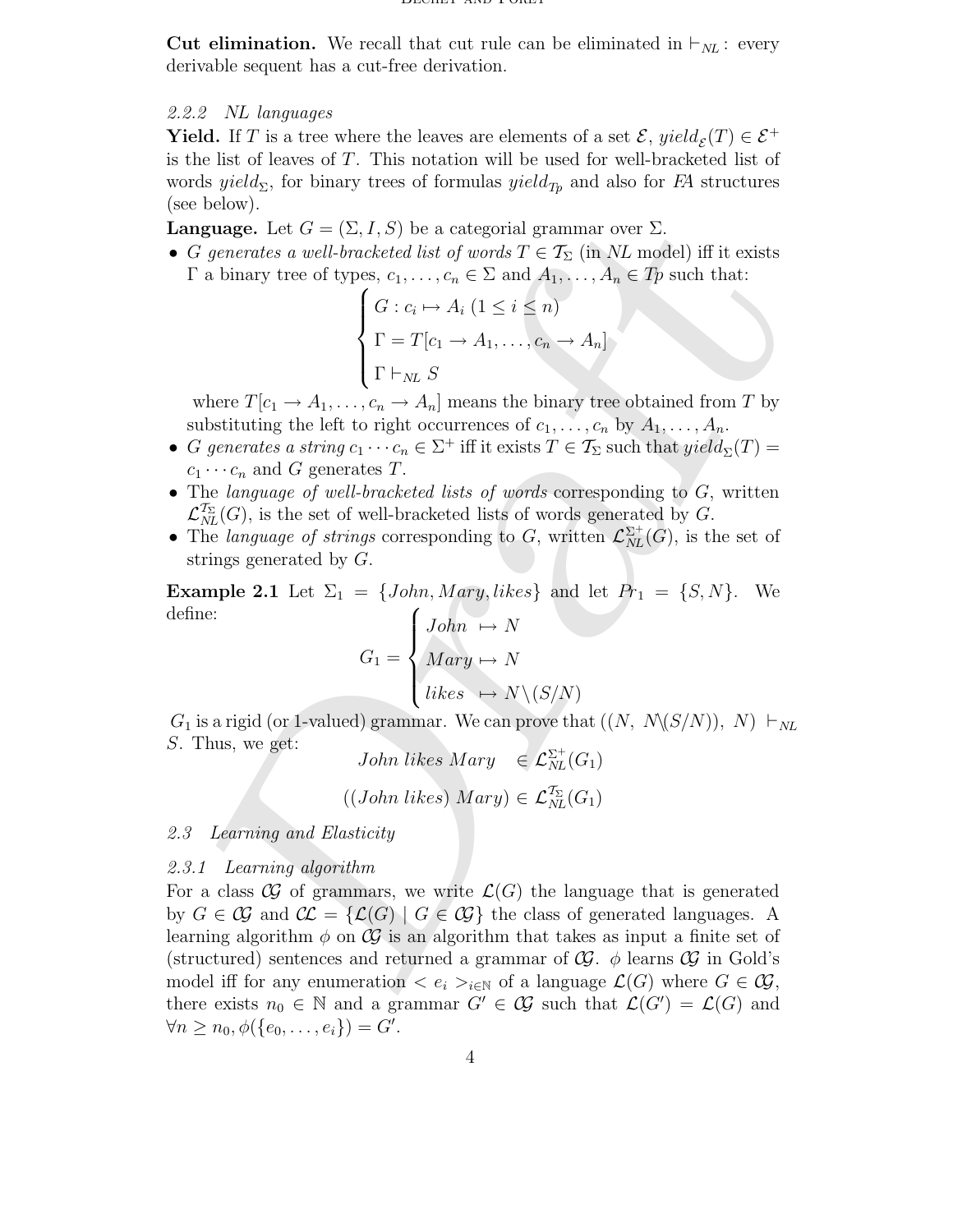#### 2.3.2 Infinite elasticity

- A class  $\mathcal{CL}$  of languages has *infinite elasticity* iff it exists an infinite sequence  $\langle e_i \rangle_{i \in \mathbb{N}}$  of sentences and an infinite sequence  $\langle L_i \rangle_{i \in \mathbb{N}}$  of languages in  $\mathcal{CL}$  such that  $\forall n \in \mathbb{N} : e_n \notin L_n$  and  $\{e_0, \ldots, e_{n-1}\} \subseteq L_n$ .
- A class  $\mathcal{CL}$  of languages has *finite elasticity* iff it has not infinite elasticity.

Finite elasticity implies learnability. If the languages corresponding to a class of grammars  $\mathcal C$  have finite elasticity then  $\mathcal C$  is learnable in Gold's model [\[22\]](#page-12-7).

#### 2.4 Learning from FA structures

#### 2.4.1 FA structures

Let  $\Sigma$  be an alphabet, a FA structure over  $\Sigma$  is a binary tree where each leaf is labelled by an element of  $\Sigma$  and each internal node is label by  $FApp$  (forward application) or  $BApp$  (backward application):

$$
\mathcal{F} \mathcal{A}_{\Sigma} ::= \Sigma \mid \text{FApp}(\mathcal{F} \mathcal{A}_{\Sigma}, \mathcal{F} \mathcal{A}_{\Sigma}) \mid \text{BApp}(\mathcal{F} \mathcal{A}_{\Sigma}, \mathcal{F} \mathcal{A}_{\Sigma})
$$

*Leminary* from *FA* structures<br> *L* FA structures<br> *L* FA structures<br>  $D$  E au alphabel, a FA structure over  $\Sigma$  is a binary tree where each leaf is<br>
illed by an element of  $\Sigma$  and each internal node is label by Flpp ( **Yield and tree yield.** yield<sub> $\Sigma$ </sub> can be naturally extended to FA structures. Moreover, the well-bracketed list of words obtained from a  $FA$  structure  $F$  over  $\Sigma$  by forgetting  $FApp$  and  $BApp$  labels is called the tree yield of F (notation tree<sub> $\Sigma(F)$ </sub>. More generally, if  $\mathcal E$  is a set,  $\mathcal T_{\mathcal E}$  denotes the set of well-bracketed list of elements of  $\mathcal E$  and if  $T$  is a binary tree where the leaves are elements of  $\mathcal{E}, \text{tree}_{\mathcal{E}}(T) \in \mathcal{T}_{\mathcal{E}}$  is the well-bracketed list of elements of  $\mathcal{E}$  corresponding to T (tree<sub> $\epsilon$ </sub> forget the information on the internal nodes of T).

#### 2.4.2 GAB Deduction

A generalized AB deduction, or GAB deduction, over  $Tp$  is a binary tree using the following conditional rules  $(C \vdash_{NL} B$  must be valid in NL):

$$
\frac{A/B \quad C}{A} \quad FApp \qquad \frac{C \quad B \setminus A}{A} \quad BApp
$$

$$
C \vdash_{NL} B \text{ valid in } NL
$$

In fact, a deduction must be justified, for each node, by a proof of the corresponding sequent in NL. Thus, a rule has three premises: the two subdeductions and a NL derivation. Moreover, a GAB deduction can be seen as a FA structure where the leaves are types and the nodes need a logical justification. We write  $FA_{T_p}(D)$  for the FA structure that corresponds to D (internal types and NL derivations are forgotten). We also write  $tree_{T_p}(D)$ for the corresponding well-bracketed list of types.

- For  $F \in F\mathcal{A}_{T_p}$  and  $A \in T_p$ , we say that D is a GAB deduction of  $F \vdash_{GAB} A$ when A is the type of the conclusion of D and when  $FA_{T_p}(D) = F$ .
- For  $\Gamma \in \mathcal{T}_{T_p}$  and  $A \in T_p$ , we say that D is a GAB deduction of  $\Gamma \vdash_{GAB} A$ when A is the type of the conclusion of D and when  $tree_{Tp}(D) = F$ .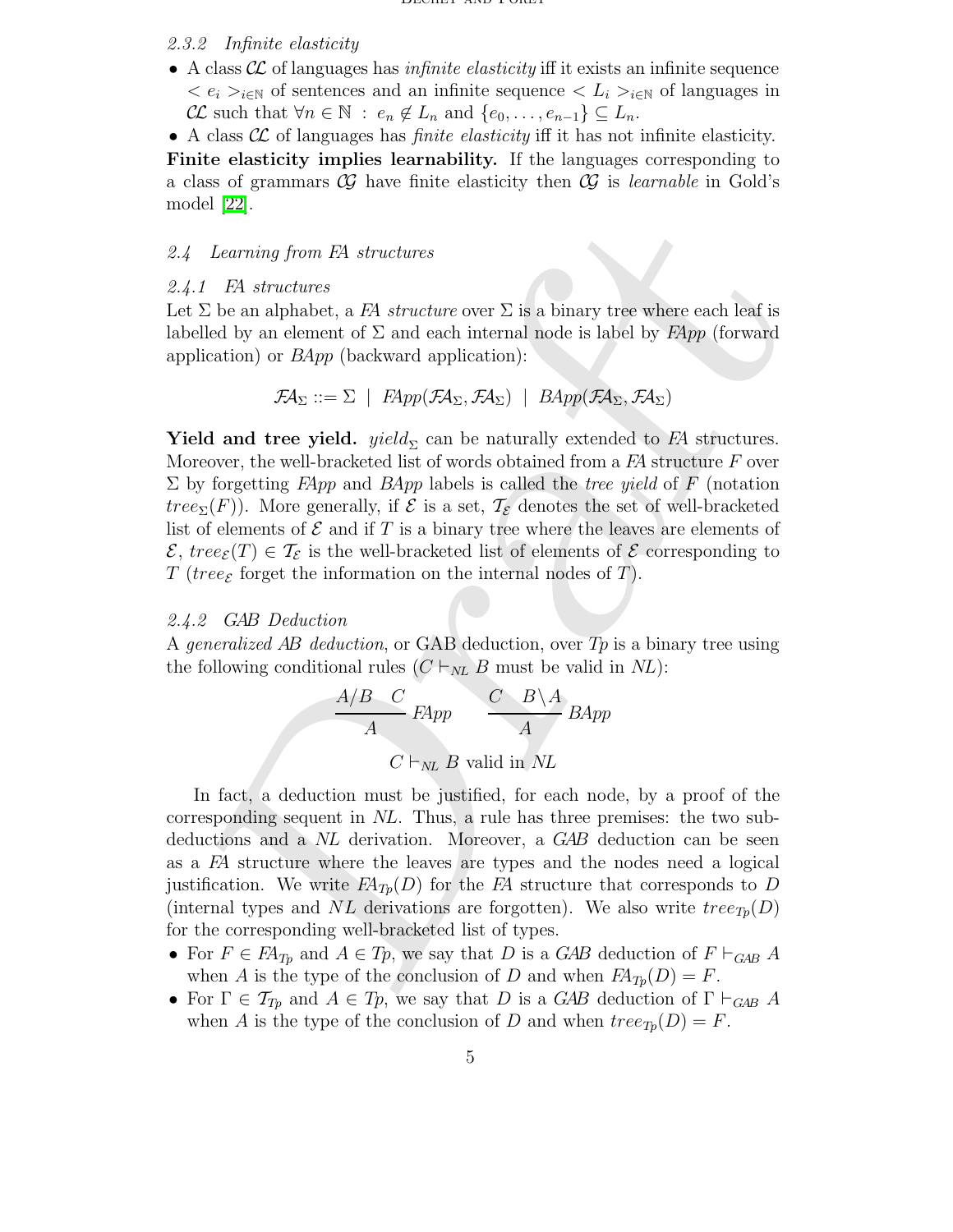#### 2.4.3 GAB Languages

Like NL, we can associate to each categorial grammar a language of FA structures. Let  $G = (\Sigma, I, S)$  be a categorial grammar over  $Tp$ :

•  $G = (\Sigma, I, S)$  generates a FA structure  $F \in F A_{\Sigma}$  (in the GAB derivation model) iff it exists a GAB derivation of a FA structure  $D, c_1, \ldots, c_n \in \Sigma$ and  $A_1, \ldots, A_n \in T_p$  such that:

$$
\begin{cases}\nG: c_i \mapsto A_i \ (1 \leq i \leq n) \\
D = T[c_1 \to A_1, \dots, c_n \to A_n] \\
D \vdash_{GAB} S\n\end{cases}
$$

where  $T[c_1 \rightarrow A_1, \ldots, c_n \rightarrow A_n]$  means the FA structure obtained from F by substituting respectively the left to right occurrences of  $c_1, \ldots, c_n$  by  $A_1, \ldots, A_n$ .

- G generates a well-bracketed list of words  $T \in \mathcal{T}_{\Sigma}$  iff it exists  $F \in F\!A_{\Sigma}$  such that  $tree_{\Sigma}(T) = T$  and G generates F.
- G generates a string  $c_1 \cdots c_n \in \Sigma^+$  iff it exists  $F \in F\mathcal{A}_{\Sigma}$  such that  $yield_{\Sigma}(F) =$  $c_1 \cdots c_n$  and G generates F.
- The language of FA structures corresponding to G, written  $\mathcal{L}_{GAE}^{F\!A_{\Sigma}}$  $H_{\Sigma}^{H_{\Sigma}}(G)$ , is the set of  $FA$  structures generated by  $G$ .
- The language of well-bracketed lists of words corresponding to  $G$ , written  $\mathcal{L}_{G\!A}^{\mathcal{T}_\Sigma}$  $\frac{dE}{GAB}(G)$ , is the set of well-bracketed lists of words generated by G.
- The language of strings corresponding to G, written  $\mathcal{L}_{GAB}^{\Sigma^+}(G)$ , is the set of strings generated by G.

Draft The language of FA structures  $\mathcal{L}_{GAE}^{F\!A_{\Sigma}}$  $G_{\mathcal{A}B}(G)$ , the language of well-bracketed list of words  $\mathcal{L}^{\mathcal{T}_{\Sigma}}_{G\!A}$  $\frac{\tilde{T}_{\Sigma}}{GAB}(G)$  and the language of strings  $\mathcal{L}_{GAB}^{\Sigma^+}$  that are associated to a categorial grammar  $G$  are the set of  $FA$  structures, the set of well-bracketed lists of words and the set of strings that are generated by this grammar.

Example 2.2 If we take the categorial grammar that is defined in Example 1, we get:

> John likes Mary  $\in \mathcal{L}_{GAB}^{\Sigma^+}(G_1)$  $((John, likes), Mary) \in \mathcal{L}_{GA}^{\mathcal{T}_{\Sigma}}$  $T_{G\!A\!B}^{T_{\Sigma}}(G_{1})$  $FApp(BApp(John, likes), Mary) \in \mathcal{L}_{GAE}^{FA_{\Sigma}}$  $\frac{F A_{\Sigma}}{G A B}(G_1)$

because we can build the following deduction:

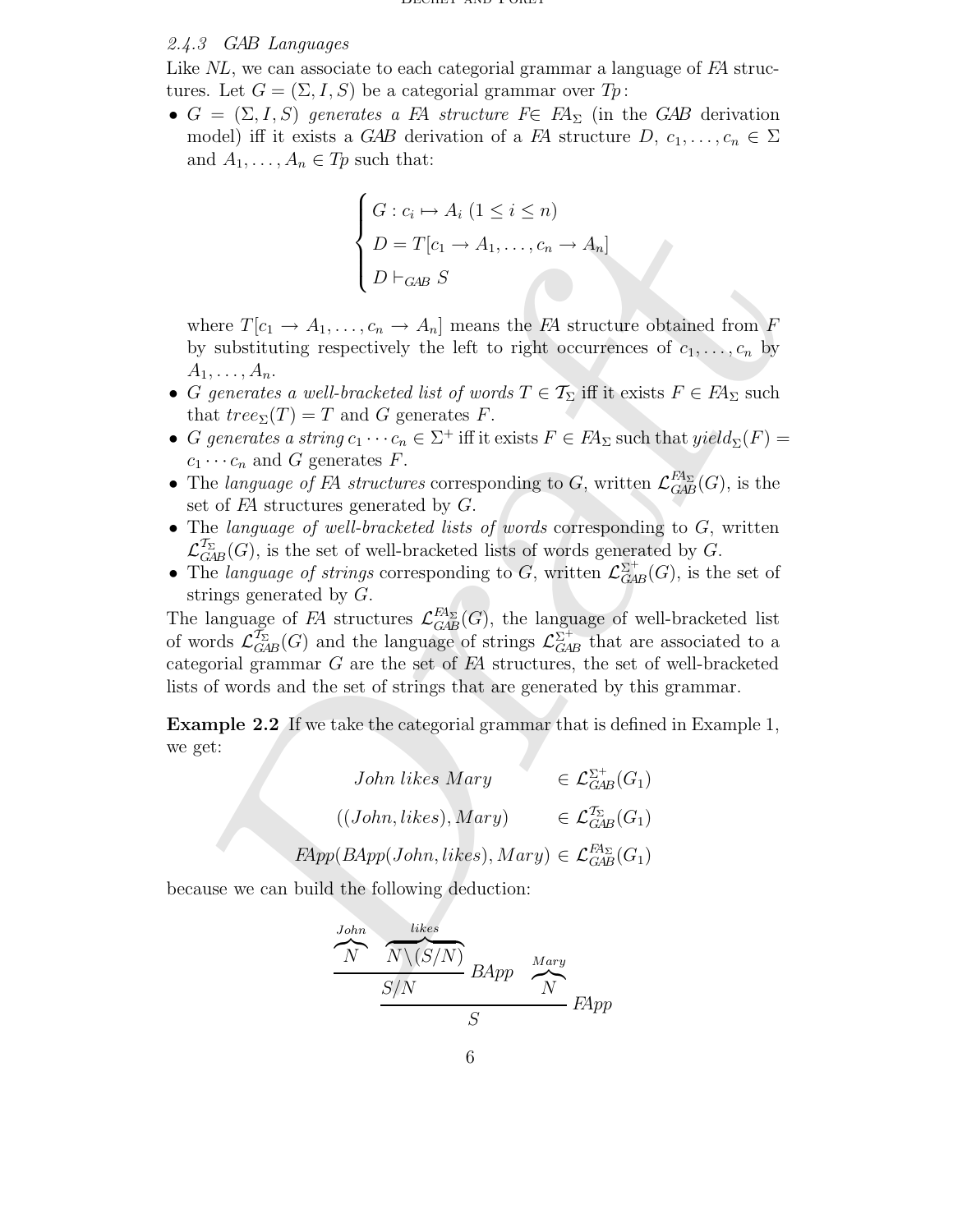#### 2.5 NL and GAB languages

In fact, there is a strong correspondence between GAB deductions and NL derivations. Thus, it is not necessary to distinguish the two different concepts.

**Theorem 2.3** If A is an atomic formula,  $\Gamma \vdash_{GAB} A$  iff  $\Gamma \vdash_{NL} A$ 

Corollary 2.4  $\mathcal{L}_{NI}^{\mathcal{T}_{\Sigma}}$  $\int_{NL}^{T_{\Sigma}}(G) = \mathcal{L}_{GA}^{T_{\Sigma}}$  $\frac{\tau_{\Sigma}}{GAB}(G)$  and  $\mathcal{L}_{NL}^{\Sigma^{+}} = \mathcal{L}_{GAB}^{\Sigma^{+}}$ 

We write, for the rest of the paper,  $\mathcal{L}^{FA_{\Sigma}}(G)$ ,  $\mathcal{L}^{\mathcal{T}_{\Sigma}}(G)$  and  $\mathcal{L}^{\Sigma^{+}}$  in place of  $\mathcal{L}^{F\!A_\Sigma}_{G\!A\!F}$  $\begin{array}{c} F\!A_\Sigma\ E\!A\!B}(G), \ {\cal L}^{\mathcal{T}_\Sigma}_{G\!A} \end{array}$  $\frac{\mathcal{T}_{\Sigma}}{GAB}(G) = \mathcal{L}^{\mathcal{T}_{\Sigma}}_{NL}$  $\mathcal{I}_{NL}^{\Sigma}(G)$  and  $\mathcal{L}_{GAB}^{\Sigma^{+}} = \mathcal{L}_{NL}^{\Sigma^{+}}$ . We usually write  $\mathcal{L}(G)$  for  ${\cal L}^{F\!A_\Sigma}(G).$ 

**Proof of**  $\Gamma \vdash_{GAB} A \Rightarrow \Gamma \vdash_{NL} A$ : This is relatively easy because a GAB deduction is just a mixed presentation of an NL proof using a natural deduction part and a NL derivation part (hypotheses on nodes). We can transform recursively a GAB deduction. The last rule of a GAB deduction corresponding to a FA structure  $FApp(F_1, F_2)$  is:

$$
D_1 \t D_2
$$
  
\n
$$
\vdots \t \vdots
$$
  
\n
$$
A/B \t C
$$
  
\n
$$
A
$$
  
\n
$$
FApp
$$

 $\tilde{\gamma}_0(G)$ ,  $\mathcal{L}_{(SM)}^{\infty}(G) = \mathcal{L}_{SM}^{\infty}(G)$  and  $\mathcal{L}_{\text{CAE}}^{\infty} = \mathcal{L}_{NL}^{\infty}$ . We usually write  $\mathcal{L}(G)$  for<br>  $\epsilon(G)$ .<br>  $\epsilon(G)$  for  $\Gamma \vdash_{GW} A \Rightarrow \Gamma \vdash_{NL} A$ : This is relatively easy because a *GAB* decise of of  $\Gamma \$ We know that  $C \vdash_{NL} B$  and we have two sub-deductions  $D_1$  and  $D_2$  that correspond to  $F_1$  and  $F_2$ . The first one,  $D_1$ , concludes with  $A/B$  and the second,  $D_2$ , with C. By induction hypothesis, the two deductions correspond to two NL derivations of  $tree_{Tp}(F_1) \vdash_{NL} A/B$  and  $tree_{Tp}(F_2) \vdash_{NL} C$ . Now, using two cuts and  $(\overline{/E})$ , we find that  $tree_{Tp}(F\rightarrow P_1, F_2) = (tree_{Tp}(F_1), tree_{Tp}(F_2)) \vdash_{NL} A$ . The other possibility  $((BApp)$  as first rule) is very similar and the base case is obvious.

**Proof of**  $\Gamma \vdash_{NL} A \Rightarrow \Gamma \vdash_{GAB} A$ : This property results from an alternative presentation of NL where contexts are in a limited form [1]:

$$
\frac{(C, B) \vdash A}{A \vdash A} \mathbf{A} \mathbf{x} \qquad \frac{(C, B) \vdash A}{C \vdash A/B} / R^* \qquad \frac{(A, C) \vdash B}{C \vdash A \setminus B} \setminus R^*
$$
\n
$$
\frac{D \vdash C \quad \Delta[B] \vdash A}{\Delta[(B/C, D)] \vdash A} / L^* \quad \frac{D \vdash C \quad \Delta[B] \vdash A}{\Delta[(D, C \setminus B)] \vdash A} \setminus L^*
$$

Aarts and Trautwein in [1] have proved the equivalence of NL and this system called  $NLD_0^{**}$ . Now, if we have a NL derivation of  $\Gamma \vdash_{NL} A$  with A atomic, the first rule must be a left rule. For instance, for  $(2)$ ,  $\Gamma$  can be written  $\Delta[(B/C, D)]$  and we get a  $NLD_0^{**}$  derivation of  $D \vdash C$  and another one of  $\Delta[B] \vdash A$ . We can apply our hypothesis to the second derivation. At this point, we have a GAB deduction  $P[B]$  of  $\Delta[B] \vdash_{GAB} A$ . In this deduction, we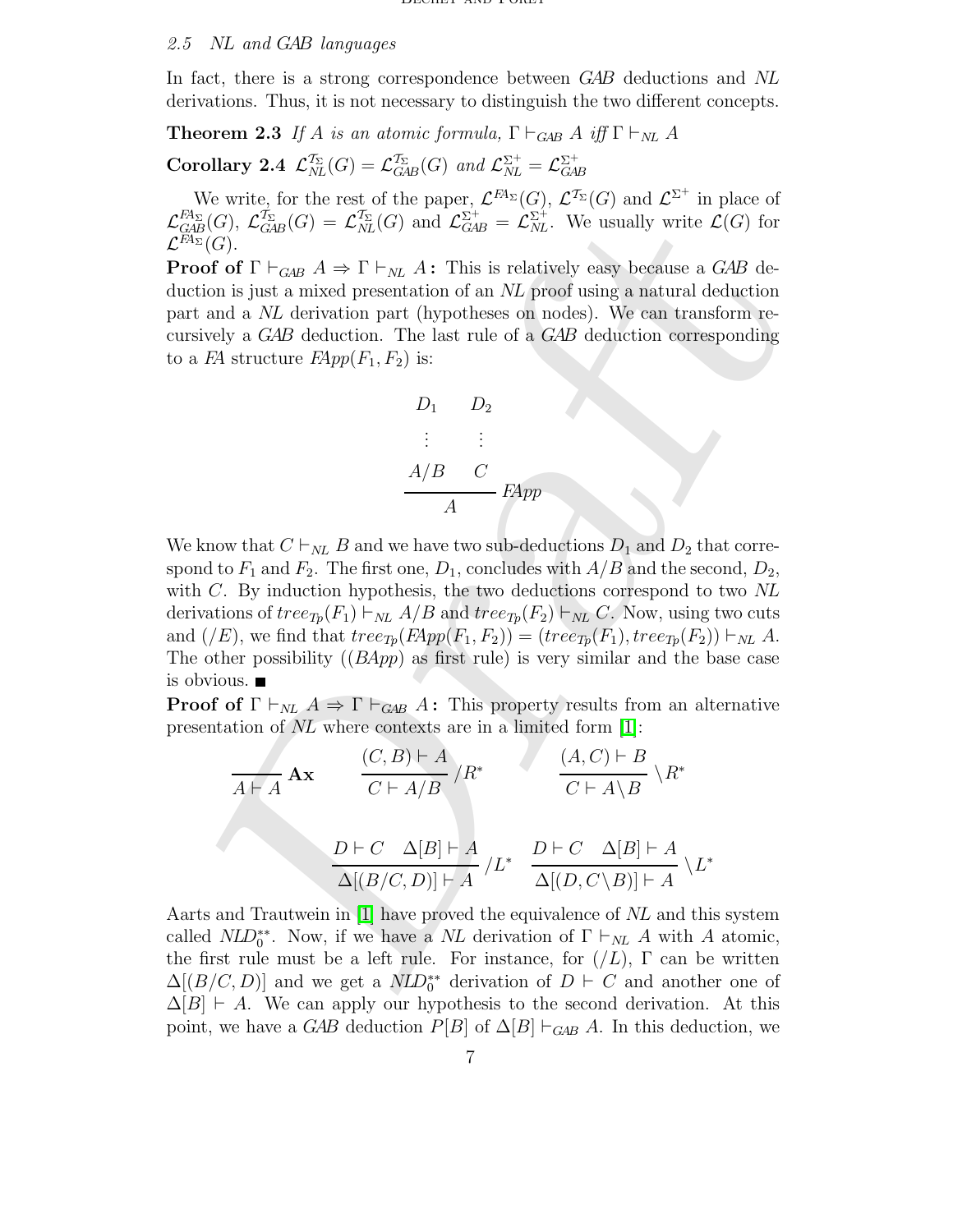replace the leaf node corresponding to B by a new node corresponding to the conclusion of  $(FApp)$  rule:

$$
B \xrightarrow{B/C} B
$$
  

$$
B \xrightarrow{\cdot} B
$$
  

$$
\vdots \rightarrow \vdots
$$
  

$$
P \xrightarrow{P}
$$

This transformation gives a GAB deduction corresponding to  $\Delta[(B/C, D)]$ since  $D \vdash C$ . The other possibility for  $(\nL)$  is symmetrical and the base case where the derivation is an axiom is obvious.

### 3 Infinite Elasticity Theorem

We prove, in this section that, for each  $k \in \mathbb{N}$ , the class of k-valued NL languages of FA structures has infinite elasticity. Thus, the learning problem which is solved in section 4 is difficult for this class.

The problem here is to find an infinite sequence  $\langle G_i \rangle_{i \in \mathbb{N}}$  of categorial grammars and an infinite sequence  $\langle F_i \rangle_{i \in \mathbb{N}}$  of  $F\!A$  structures such that, for all  $n \in \mathbb{N}$ :

$$
\begin{cases}\nF_n \notin \mathcal{L}^{FA_{\Sigma}}(G_n) \\
\{F_0, \ldots, F_{n-1}\} \subseteq \mathcal{L}^{FA_{\Sigma}}(G_n)\n\end{cases}
$$

#### 3.1 Definition of the Infinite Sequences

The primitive types are  $Pr = \{A, S\}$ . We define by induction formulas  $D_0 = A$ and  $D_{n+1} = D_n/(D_n \backslash D_n)$ . The alphabet is  $\Sigma = \{a, m, b\}$ . We define:

$$
G_n : \begin{cases} a \mapsto A \backslash A \\ b \mapsto D_n \\ c \mapsto S/D_n \end{cases}
$$

We define by induction FA structures  $E_0 = b$  and  $E_{n+1} = F\!A}pp(E_n, a)$ . Finally the sequence of FA structures is defined by  $\langle F_n = \mathbb{R}Pp(c, E_{n+1}) \rangle$ .

B is transformation gives a *GAB* deduction corresponding to  $\Delta[(B/C, D)]$ <br>  $e D \vdash C$ . The other possibility for  $f(x)$  is symmetrical and the base case<br>
if the derivation is an axiom is obvious.  $\blacksquare$ <br> **Infinite Elasticity T Proof of**  $\forall n \in \mathbb{N}: \{F_1, \ldots, F_n\} \subseteq \mathcal{L}^{\mathbb{F}A_{\Sigma}}(G_{n+1})$ : In fact we can first prove that  $\forall n \in \mathbb{N}, D_n \vdash_{NL} D_{n+1}$ . This is obvious because  $D_{n+1} = D_n/(D_n \backslash D_n)$ is a type-raising of  $D_n$ . Thus, if  $0 \leq i \leq n$ , we have  $D_i \vdash_{NL} D_n$ . Secondly, we can prove by induction that  $A \setminus A \vdash_{NL} D_n \setminus D_n$ . For  $n = 0$ , it is obvious and for  $n > 0$ , by hypothesis, we have  $A \ A \vdash_{NL} D_{n-1} \ D_{n-1}$  and because  $D_{n-1} \vdash_{NL} D_n$ , we have  $(D_{n-1}/(D_{n-1} \setminus D_{n-1}), A \setminus A) \vdash_{NL} D_n$ . Then  $A \setminus A \vdash_{NL} D_n$  $D_n/(D_{n-1}/(D_{n-1}\backslash D_{n-1})) = D_n/D_n$ . For the rest, we have to check that we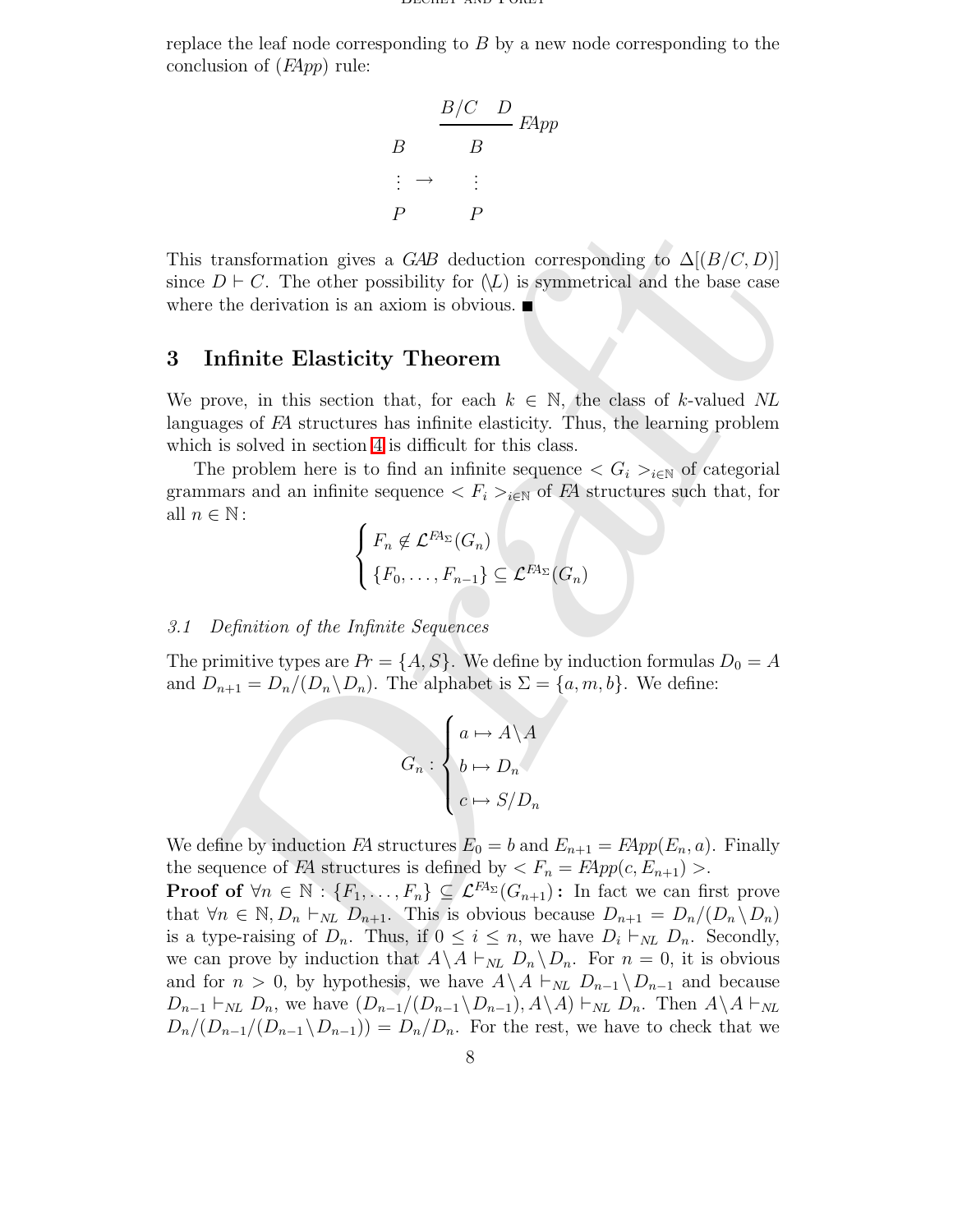can put these derivation on unique the  $FA$  structure on  $Tp$  that correspond to  $F_n$  ( $G_n$  is rigid and there is no choice for the type of each element of  $\Sigma$ ). **Proof of**  $F_n \notin \mathcal{L}^{H_{\Sigma}}(G_n)$ : In fact, with FA structures, we know the structure of a corresponding derivation and we just have to find a justification for internal rules. For a derivation corresponding to  $F_n$  in  $\mathcal{L}^{F\!A}(\mathcal{C}_n)$ , since  $G: b \mapsto D_n$ and  $G: a \mapsto A\backslash A$ , the deepest internal node for  $n > 0$  is:

$$
\underbrace{\overbrace{D_n = D_{n-1}/(D_{n-1} \setminus D_{n-1})}^{b} \mathcal{A} \setminus A}_{D_{n-1}} \mathcal{A}^a \mathcal{A}}_{\vdots}
$$

If we go from the deepest node to the root, we find successively formulas  $D_{n-1}, \ldots$  But, because the FA structure have  $n+1$  "a", the derivation looks like:

$$
\frac{c}{S/D_n} \qquad \frac{D_0 = A \qquad A \setminus A}{?} \qquad FApp
$$
  

$$
\frac{S/D_n}{S} \qquad \frac{?}{FApp}
$$

which is impossible because  $A$  is atomic and can not be the function in a function-argument rule (this is the reason why a "?" appears on the deduction).  $\blacksquare$ 

# <span id="page-8-0"></span>4 Learnability Theorem

 $\begin{tabular}{|c|c|} \hline $\widehat{\Delta}_u = D_{u-1}/(\widehat{D}_{u-1}\setminus D_{u-1})$ & $\widehat{A}\setminus \widehat{A}$ \\ \hline \multicolumn{3}{|c|}{$D_{n-1}$ & $\vdots$ \\ \hline $\stackrel{\frown}{\text{$\alpha$}}$ & $\vdots$ & $\vdots$ \\ \hline $\alpha_1,\ldots,\ldots,\text{But, because the $P$ structure have $n+1$^-$a$^0$, the derivative fromulas \\ \hline $\vdots$ & $\vdots$ & $\vdots$ \\ \hline $\stackrel{\frown}{\text{$S$}}$ & $\bigcirc$ & $\dfrac{D_0=A-\widehat{A}\setminus \$  $\begin{tabular}{|c|c|} \hline $\widehat{\Delta}_u = D_{u-1}/(\widehat{D}_{u-1}\setminus D_{u-1})$ & $\widehat{A}\setminus \widehat{A}$ \\ \hline \multicolumn{3}{|c|}{$D_{n-1}$ & $\vdots$ \\ \hline $\stackrel{\frown}{\text{$\alpha$}}$ & $\vdots$ & $\vdots$ \\ \hline $\alpha_1,\ldots,\ldots,\text{But, because the $P$ structure have $n+1$^-$a$^0$, the derivative fromulas \\ \hline $\vdots$ & $\vdots$ & $\vdots$ \\ \hline $\stackrel{\frown}{\text{$S$}}$ & $\bigcirc$ & $\dfrac{D_0=A-\widehat{A}\setminus \$  $\begin{tabular}{|c|c|} \hline $\widehat{\Delta}_u = D_{u-1}/(\widehat{D}_{u-1}\setminus D_{u-1})$ & $\widehat{A}\setminus \widehat{A}$ \\ \hline \multicolumn{3}{|c|}{$D_{n-1}$ & $\vdots$ \\ \hline $\stackrel{\frown}{\text{$\alpha$}}$ & $\vdots$ & $\vdots$ \\ \hline $\alpha_1,\ldots,\ldots,\text{But, because the $P$ structure have $n+1$^-$a$^0$, the derivative fromulas \\ \hline $\vdots$ & $\vdots$ & $\vdots$ \\ \hline $\stackrel{\frown}{\text{$S$}}$ & $\bigcirc$ & $\dfrac{D_0=A-\widehat{A}\setminus \$ Previous section shows that the class of NL languages has infinite elasticity. Thus, it is not possible to use a general property given by learning theory. To solve this problem, we define sub-classes of NL grammars and prove that they have finite elasticity. Then, we use learning algorithms that learn these classes and define a learning algorithm for the whole class.

#### 4.1 Order of NL languages

**Order of FA structures.** The order of a FA structure on  $T_p$  corresponds to the maximum number of arguments of each function in the structure. It does not correspond to the "arity" of a functional expression but is bound by the maximum "arity"  $\frac{5}{5}$  of the types on the leaves of the structure. It is defined

<span id="page-8-1"></span><sup>&</sup>lt;sup>5</sup> Arity can be defined by induction:  $arity(A) = 0$  if  $A \in Pr$  and  $arity(A/B) = arity(B \setminus$  $A) = arity(A) + 1.$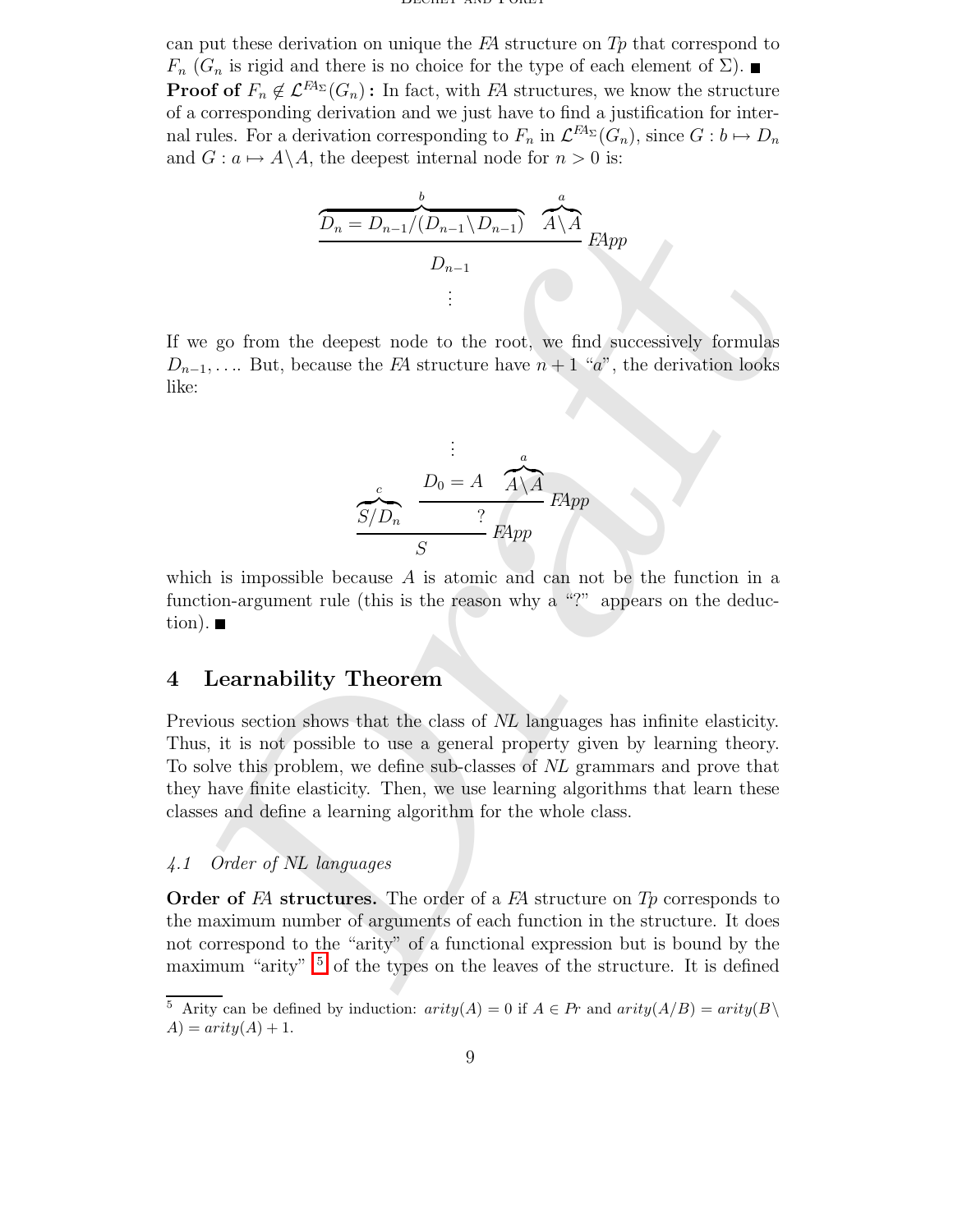by:

$$
order_{fa}(A) = 0 \quad \text{if } A \in Tp
$$
  

$$
order_{fa}(FApp(F_1, F_2)) = max(order_{fa}(F_1) + 1, order_{fa}(F_2))
$$
  

$$
order_{fa}(BApp(F_1, F_2)) = max(order_{fa}(F_1), order_{fa}(F_2) + 1)
$$

Order of  $\mathcal{L}^{H_{\Sigma}}(G)$ . For a categorial grammar G, we define the order of the NL language associated to this grammar by the maximum order of its FA structures:  $order_{fa}(\mathcal{L}^{FA_{\Sigma}}(G)) = max{order_{fa}(F) \mid F \in \mathcal{L}^{FA_{\Sigma}}(G)}$ . This maximum exists for  $k$ -valued categorial grammars because the order of a  $FA$ structure is bound be the maximum arity of the types on the leaves of the structure which is bound by the maximum arity of the types that appear in the grammar.

Order-bounded NL languages. The class of NL languages of FA structures whom order is bound by *n* is noted  $\mathcal{CL}^{(order_{fa} \leq n)}$ . The corresponding grammars are noted  $\mathcal{G}^{(order_{fa} \leq n)}$ . For k-valued categorial grammars, we write  $\mathcal{CL}_k^{(order_{fa}\leq n)}$  $\mathcal{G}^{(order_{fa} \leq n)}_{k}$  and  $\mathcal{G}^{(order_{fa} \leq n)}_{k}$  $\mathcal{L}^{(order_{fa} \leq n)}$  and for rigid categorial grammars,  $\mathcal{L}^{(order_{fa} \leq n)}$ 1 and  $\mathcal{G}_1^{(order_{fa} \leq n)}$ 1

4.2  $\mathcal{CL}_1^{(order_{fa} \leq n)}$  has finite elasticity.

This lemma is essential to our proof because as a corollary of general results[12], the corresponding classes of languages on well-bracketed lists of words and on strings have also finite elasticity. Moreover, this result can also be extended to k-valued grammars. As a consequence, all these classes are learnable in the Gold's model and we can find a learning algorithm for each of them.

structures:  $order_h(\mathcal{L}^{\text{BL}}(G)) = max\{order_h(F) \mid F \in \mathcal{L}^{\text{BL}}(G)\}$ . This<br>intumn exists for sk-valued actogorial grammars because the order of a FA<br>iduation for state with the beams of the maximum arity of the types on the leave **Proof:** To prove that  $\mathcal{CL}_1^{(order_{fa} \leq n)}$  has finite elasticity, we use a result by Shinohara [19,20] showing that *formal systems* having *finite thickness* must have finite elasticity. In [20] this is applied to *length-bounded elementary* formal systems with at most k rules and also to context sensitive languages that are definable by at most  $k$  rules. Formal systems in [20] do not describe only languages of strings but also languages of terms like our FA structures. Thus, here is just a new application of this theorem to  $\mathcal{L}^{(order_{fa}\leq n)}$  $1^{\left(\text{on }\text{der}_{\text{fa}}\leq n\right)}$ . For this class, the sketch of proof is as follows:

- (i) **Definition.** A categorial grammar  $G_1 = (\Sigma_1, I_1, S)$  is *included* in a categorial grammar  $G_2 = (\Sigma_2, I_2, S)$  (notation  $G_1 \subseteq G_2$ ) iff  $\Sigma_1 \subseteq \Sigma_2$  and  $\forall x \in \Sigma_1, I_1(x) \subseteq I_2(x).$
- (ii) **Definition and lemma.** The mapping  $\mathcal{L}^{FA_{\Sigma}}$  from  $G \in \mathcal{C}_{1}^{(order_{fa} \leq n)}$  $t_1^{(order_{fa} \geq n)}$  to  $G\in\mathcal{CL}^{(order_{fa}\leq n)}_{1}$  $i_1^{(order_{fa} \leq n)}$  is monotonic: if  $G_1 \subseteq G_2$  then  $\mathcal{L}^{FA_{\Sigma}}(G_1) \subseteq \mathcal{L}^{FA_{\Sigma}}(G_2)$ .
- (iii) Definition. A grammar G is reduced with respect to a set  $X \subseteq F\!A_{\Sigma}$  iff  $X \subseteq \mathcal{L}^{F\!A_{\Sigma}}(G)$  and for each grammar  $G' \subseteq G$ ,  $X \nsubseteq \mathcal{L}^{F\!A_{\Sigma}}(G')$ . Intuitively, a grammar that is reduced with respect to  $X$ , does not have redundant expressions to cover all the structures of X.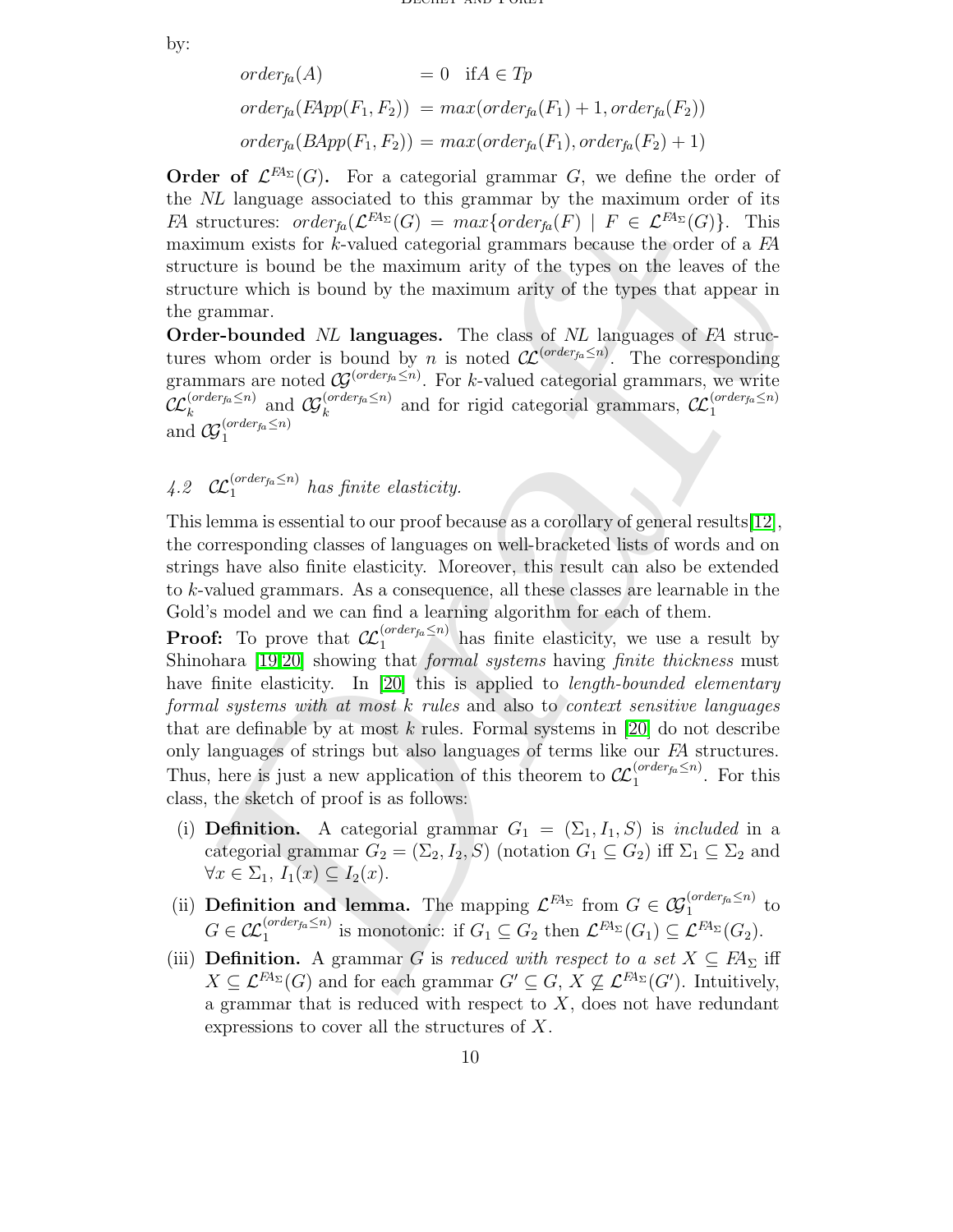- (iv) Lemma. For each finite set  $X \subseteq \mathcal{L}^{FA_{\Sigma}}(G)$ , there is a finite set of languages in  $\mathcal{CL}_1^{(order_{fa} \leq n)}$  $t_1^{(under_{flat}\leq n)}$  that correspond to grammars reduced from X. This is the main part of the proof and is a consequence of the fact that a k-valued GAB grammars of order not greater than  $n$  can be completely described by the function-argument possible applications of the types that appear in the lexicon and their main subtypes limited to a depth of  $n^6$  $n^6$ . This boolean system has at most  $(n+1)^2 \times k^2 \times \#(\Sigma)^2$  values because there are at most  $k \times \#(\Sigma)$  types in G and we need two types or subtypes (thus at most  $n + 1$  values for each type) one as function and one as argument.
- (v) Definition. Monotonicity and the previous property define a system that has bounded finite thickness.
- (vi) Theorem. Shinohara proves in [20] that a formal system that has bounded finite thickness has finite elasticity.
- (vii) Corollary.  $\mathcal{CL}_k^{(order_{fa} \leq n)}$  $\binom{Unter_{fa} \leq n}{k}$  has finite elasticity as a consequence of a general theorem on classes that are related by a finite-valued relation: finite elasticity of one class is equivalent to finite elasticity of the other. This construction is, for instance, proved and used in [12] to go from rigid to k-valued classical categorial grammars which have also finite elasticity.

#### 4.3 k-valued NL language is learnable from FA structures

Because, for each n and k, the class  $\mathcal{CL}_k^{(order_{fa}\leq n)}$  $\int_{k}^{(Order_{fa} \geq n)}$  has finite elasticity, there exists an algorithm  $\phi_k^n$  that learns the languages of this class from FA structures in Gold's model. We define the following algorithm  $\phi_k$  that takes a finite list of FA structures  $F_1, \ldots, F_l$  and returns a categorial grammar (or fails):

- (i) Compute the maximum order  $r$  of the l input  $FA$  structures.
- (ii) Apply algorithm  $\phi_k^r$  on  $F_1, \ldots, F_l$ .

subtrypes (thus [a](#page-12-2)t most  $n + 1$  values [f](#page-12-11)or each type) one as function and<br>subtrypes (thus at most  $n + 1$  values for each type) one as function and<br>one as argument. Submidual finite thickness.<br>Theorem. Submidual finite thic This algorithm defines a learning mechanism for k-valued NL grammars from  $FA$  structures because if for a language  $L$  that corresponds to a  $k$ -valued NL grammar, there exists at least one FA structure F such that  $order_{fa}(F) =$ order<sub>fa</sub> $(L)$ . Thus, for every enumeration on the FA structure of L, their exists an integer s such that for every  $l \geq s$ , the number r computed by  $\phi_k$  is order<sub>fa</sub>(L). From this integer,  $\phi_k$  applies the proper algorithm  $\phi_k^{order_{fa}(L)}$  $\int_{k}^{\theta (a)}$  that converge to L.

<span id="page-10-0"></span><sup>&</sup>lt;sup>6</sup> The subtypes of a type limited to a depth of n can be defined by  $subtypes_0(A) = \emptyset$ ,  $subtypes_n(A) = \{A\}$  if A is atomic and  $subtypes_n(A/B) = subtypes_n(B \setminus A) = \{B\} \cup$  $subtypes_{n-1}(A).$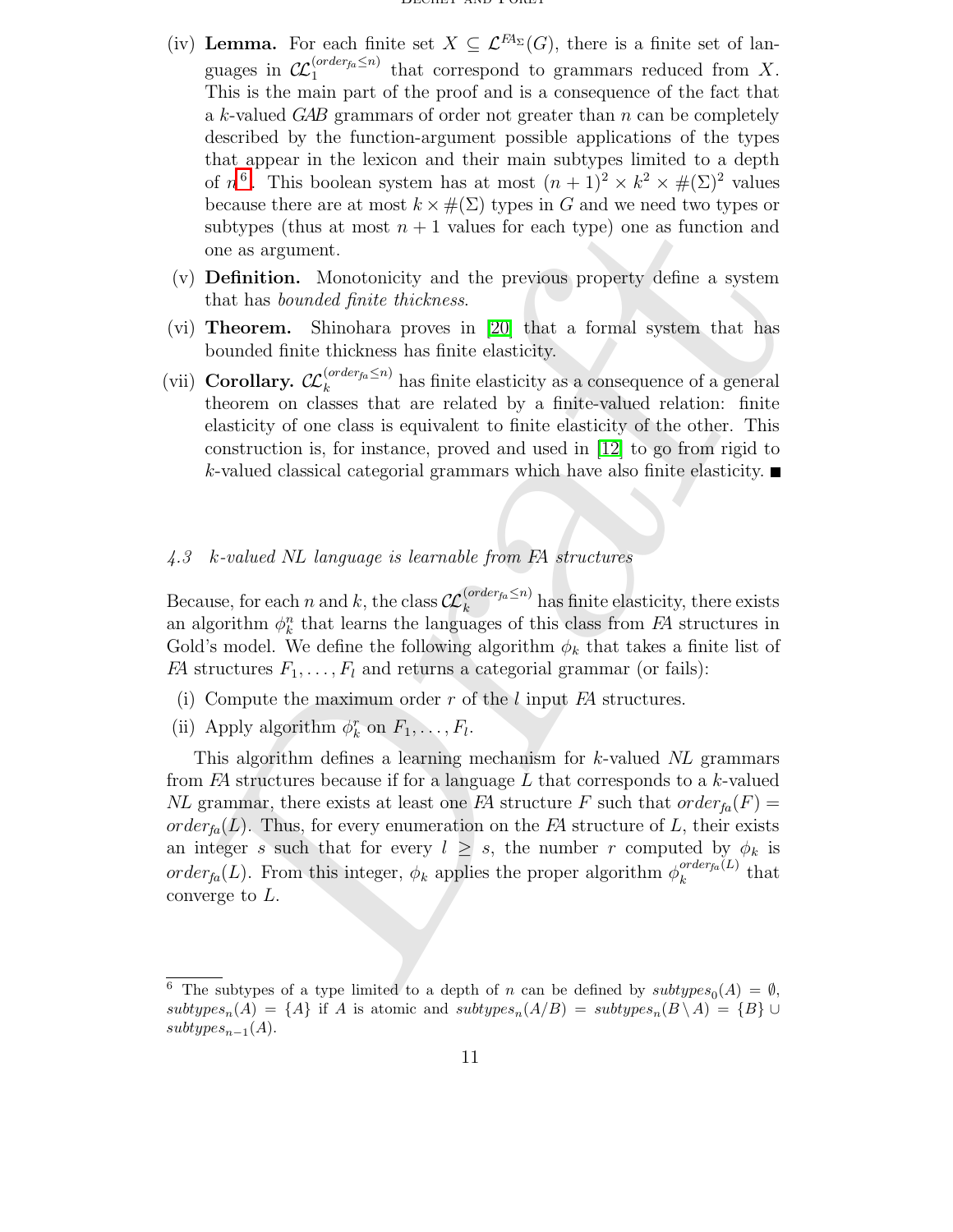# 5 Conclusion

Learnability from function-argument structures. We have shown first in the paper how we can define languages of function-argument structures of sentences based on non-associative Lambek calculus. Secondly, we have proved that, for each  $k \geq 0$ , the class of k-valued non-associative Lambek languages of function-argument structures has infinite elasticity and thus is difficult to learn in Gold's model. Finally, we have shown how we can bypass this problem and define a learning algorithm for this class of languages.

problem and define a learning algorithm for this class of languages.<br> **Ernahility from strings and well-bracketed lists of words.** Unformately, the learning algorithm on intertion-argument structures can not be<br>play to th Learnability from strings and well-bracketed lists of words. Unfortunately, the learning algorithm on function-argument structures can not be adapted to the problems of learning non-associative Lambek languages from strings or from well-bracketed lists of words because we need to bound the effective arity of each element of the lexicon. This information is given by FA structures but not by strings or well-bracketed lists of words. Thus the paper does not solve this problem.

# <span id="page-11-5"></span>References

- <span id="page-11-0"></span>[1] Aarts, E. and K. Trautwein, Non-associative Lambek categorial grammar in polynomial time, Mathematical Logic Quaterly 41 (1995), pp. 476–484.
- [2] Angluin, D., Inductive inference of formal languages from positive data, Information and Control 45 (1980), pp. 117–135.
- <span id="page-11-3"></span><span id="page-11-2"></span>[3] Bar-Hillel, Y., A quasi arithmetical notation for syntactic description, Language 29 (1953), pp. 47–58.
- [4] Bonato, R. and C. Retoré, Learning rigid lambek grammars and minimalist grammars from struc tured sentences, Third workshop on Learning Language in Logic, Strasbourg (september 2001).
- <span id="page-11-6"></span>[5] Buszkowski, W., Mathematical linguistics and proof theory, in: van Benthem and ter Meulen [21] pp. 683–736.
- <span id="page-11-7"></span><span id="page-11-1"></span>[6] Buszkowski, W. and G. Penn, Categorial grammars determined from linguistic data by unification, Studia Logica 49 (1990), pp. 431–454.
- [7] de Groote, P., Non-associative Lambek calculus in polynomial time, in:  $8<sup>t</sup>h$ Workshop on theorem proving with analytic tableaux and related methods, number 1617 in Lecture Notes in Artificial Intelligence (1999), pp. 128–139.
- <span id="page-11-8"></span>[8] de Groote, P. and F. Lamarche, Classical non-associative lambek calculus, Studia Logica 71.1 (2) (2002).
- <span id="page-11-4"></span>[9] Foret, A. and Y. Le Nir, Lambek rigid grammars are not learnable from strings, in: COLING'2002, 19th International Conference on Computational Linguistics, Taipei, Taiwan, 2002.